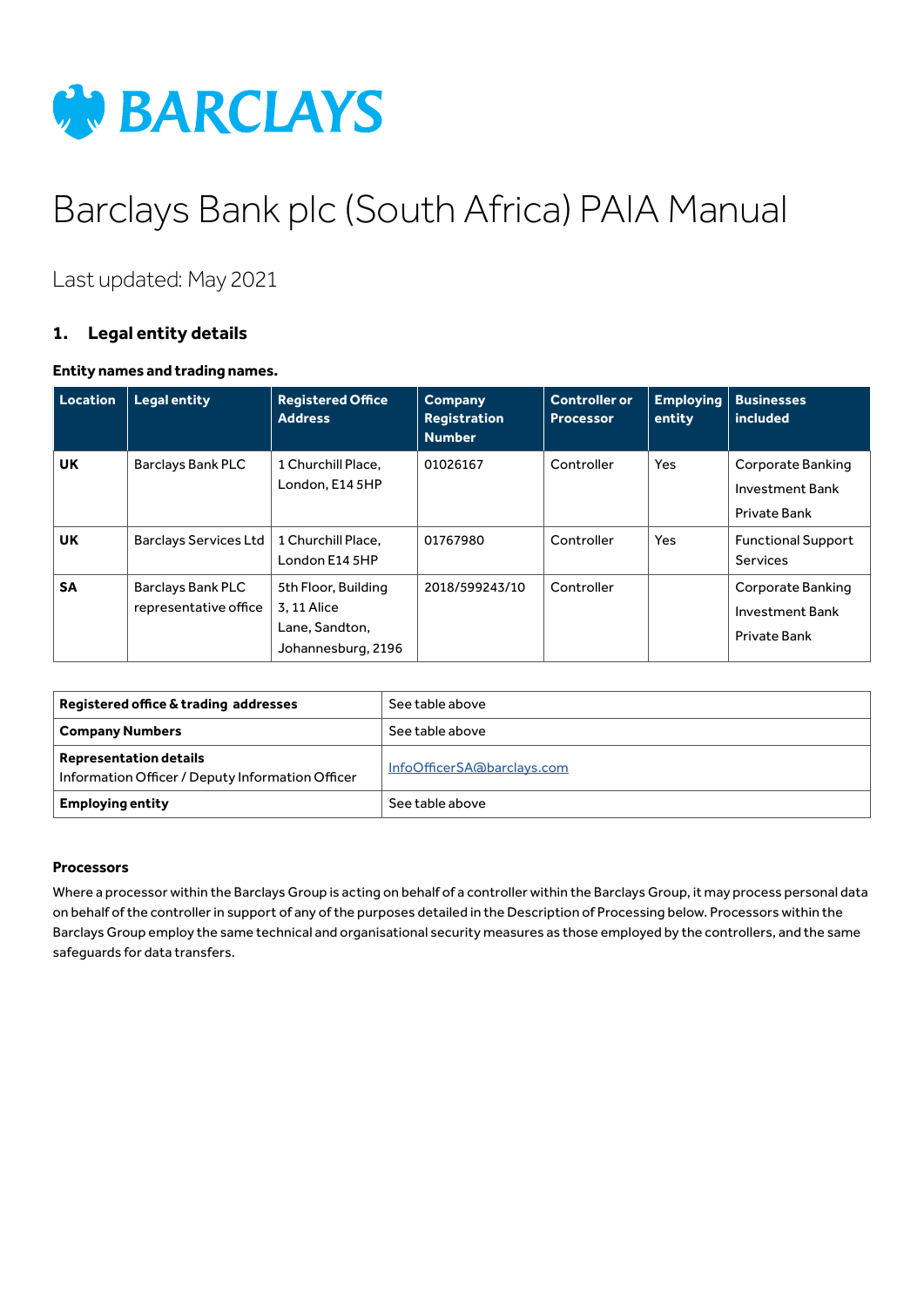#### **General business description**

Barclays Bank PLC South Africa is a representative office facilitating banking services for Corporate Bank, Private Bank and Investment Bank clients and processing personal data for the purposes below.

#### **1. Corporate Banking**

Corporate Banking supports clients with an annual turnover of over £6.5 million, and large local companies, financial institutions and multinationals in non-UK markets. The client base is institutional.

#### Customer Privacy Notice

<https://www.barclayscorporate.com/general-info/customer-privacy-notice/>

#### Regulatory Information Guides

[http://home.barclays.intranet/sites/CBProducts/Client-Onboarding/Pages/Global-Documentation-Library.aspx](http://home.barclays.intranet/sites/CBProducts/Client-Onboarding/Pages/Global-Documentation-Library.)

#### **2. Investment Bank**

The Investment Bank provides advice, financing and risk management solutions to companies, governments and institutions worldwide. The client base is institutional.

#### Client Privacy Notice

[https://www.investmentbank.barclays.com/disclosures/personal-information-use.html](https://www.investmentbank.barclays.com/disclosures/personal-information-use.html ) 

#### **3. Private Bank**

Private Bank ("PB") offers local, international and private banking and wealth and investment management services to individuals and institutions. This includes niche investment products, analytics and consulting services; sales and trading; strategic solutions such as structured/hedging products; wealth advisory; family office banking. The client base is both personal and institutional.

#### Client Privacy Notice

<https://international.barclays.com/important-information/privacy-policy/full-privacy-notice/>

## **2. General description of technical and security measures**

Barclays has introduced and established a range of internal policies, standards, procedures and controls under the functional areas below in order to ensure that appropriate protection is provided for personal data:

- Privacy
- Information Security & Cyber
- Sourcing & Supplier Management
- Physical Security
- People Screening & Employee Monitoring
- Incident Management

Barclays' policies, standards and procedures are supported by technological and organisational controls, monitoring and testing, assurance and audit, and training and awareness.

Personal data is retained and then destroyed in accordance with Barclays' Records Retention Schedules.

Information on controls Barclays requires third parties to adhere to can be found here:

[https://home.barclays/who-we-are/our-suppliers/our-requirements-of-external-suppliers/external-supplier-control-obligations/](https://home.barclays/who-we-are/our-suppliers/our-requirements-of-external-suppliers/external-suppl)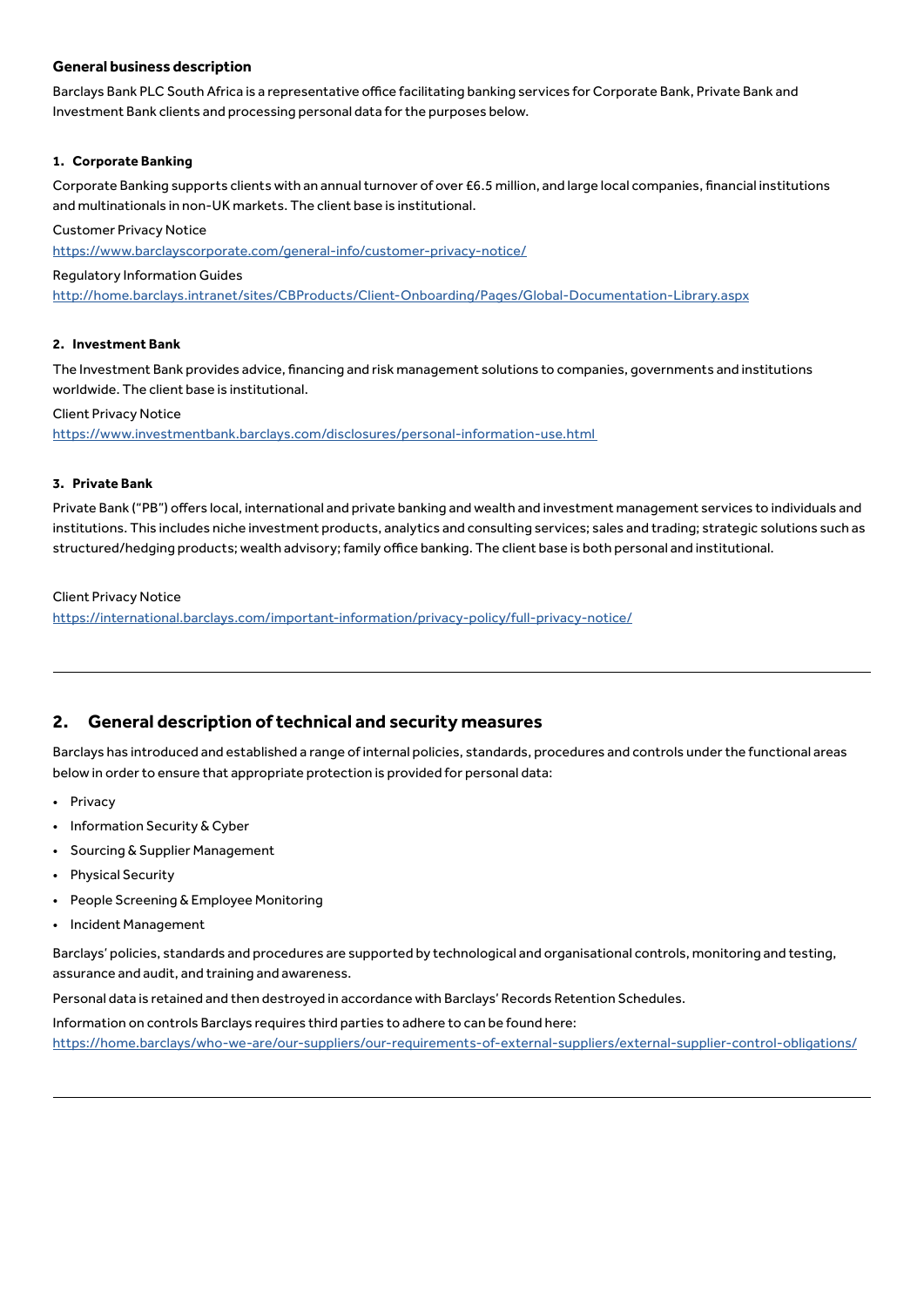# **3. Description of processing**

| and our lawful basis for processing<br>*For employing entities only, as per the legal entity list<br><b>Categories of Data Subjects</b><br>Staff (including applicants, candidates, existing and former staff, contractors and pension<br>members) and persons nominated by candidates or staff<br>(including connected and related persons, emergency contacts, references contacts, brokers)<br>Correspondence (e.g. email)<br>Data processed<br>Name                                                                                                                                                                                                                                                                                                                                                                                                                                                                                                                                     |                                                                                                                                                                                                            |  |
|---------------------------------------------------------------------------------------------------------------------------------------------------------------------------------------------------------------------------------------------------------------------------------------------------------------------------------------------------------------------------------------------------------------------------------------------------------------------------------------------------------------------------------------------------------------------------------------------------------------------------------------------------------------------------------------------------------------------------------------------------------------------------------------------------------------------------------------------------------------------------------------------------------------------------------------------------------------------------------------------|------------------------------------------------------------------------------------------------------------------------------------------------------------------------------------------------------------|--|
|                                                                                                                                                                                                                                                                                                                                                                                                                                                                                                                                                                                                                                                                                                                                                                                                                                                                                                                                                                                             |                                                                                                                                                                                                            |  |
|                                                                                                                                                                                                                                                                                                                                                                                                                                                                                                                                                                                                                                                                                                                                                                                                                                                                                                                                                                                             |                                                                                                                                                                                                            |  |
| <b>Gender and Title</b><br>Complaint Information<br><b>Transaction Information</b><br>Addresses<br>Country of Residence<br>Disciplinary, Capability and Grievance<br><b>Telephone and Fax Numbers</b><br>Information<br><b>Email Addresses</b><br>IP address<br><b>Identification Data</b><br><b>Location Data</b><br>Date and Place of Birth<br><b>Electronic Traffic Data</b><br>Nationality<br>Images<br>Voice Recordings<br>Family<br><b>Marital Status</b><br>Gifts and Entertainment Details<br>Curriculum Vitae Information<br>Background Information/Sanction Data<br>(e.g. hobbies/interests, references)<br>Dietary/Special Requirements<br>Medical Data/Sickness/Disability<br><b>Employment Details</b><br><b>Connected and Related Persons</b><br>Race/Ethnicity<br><b>Pension Details</b><br>Religion/Beliefs<br>Sexual Orientation<br><b>Financial Data</b><br><b>Insurance Details</b><br>Union Membership<br><b>Tax Information</b><br><b>Biometric Data</b><br>Sales Data |                                                                                                                                                                                                            |  |
| <b>Categories of Recipients</b><br>Categories of recipients described in the Global Fair Processing Notice for Staff Personal<br>Information.<br>Employees of the controller<br>Other Barclays companies<br>Regulatory and statutory bodies (where local law permits)<br>part of the Barclays business)<br>Supplier List<br>Third parties who provide benefits or services to staff, such as pension scheme, healthcare and<br>redundancy support providers                                                                                                                                                                                                                                                                                                                                                                                                                                                                                                                                 | Anyone to whom we may transfer our rights and duties (e.g. following the sale or restructuring of a<br>Our service providers and agents - details of our key suppliers are available on the Global Managed |  |
| Description of processing & lawful basis<br>Recruitment and Job Applications<br>scheme administration)<br>HR Administration and Management<br>Pension Administration and Fund Management<br>Global Directories Administration and<br>Performance Assessment and Management<br>Learning, Training and Development<br>Management<br>Planning and Work Organisation<br>Workplace and Event Management<br>Absence, Sickness and Maternity<br>Company Asset Management and Protection<br>Administration<br><b>Expenses Management</b><br><b>Travel Management</b><br>Mobility (e.g. travel, secondments, transfers,<br>HR Dispute Management (including disciplinary,<br>relocation)<br>Remuneration and Payroll<br>capability and grievance)<br>Benefits and Reward Administration and<br><b>Transaction Management and Monitoring</b><br>Management,<br>Monitoring<br>(e.g. car scheme administration and share<br>Marketing                                                                   |                                                                                                                                                                                                            |  |
| <b>Transfers outside of South Africa</b><br>For South African resident clients, their personal data will be hosted in the UK and its Crown<br>Dependencies.<br>Global transfers of data are possible where there is a business requirement to do so, and where<br>globally accessible systems are used, and / or where internal data processors are used.                                                                                                                                                                                                                                                                                                                                                                                                                                                                                                                                                                                                                                   | The key Barclays locations outside of the UK and South Africa for centralised services and internal                                                                                                        |  |
| Applicable retention period<br>Personal data retained in accordance with the Barclays Records Retention Schedules.                                                                                                                                                                                                                                                                                                                                                                                                                                                                                                                                                                                                                                                                                                                                                                                                                                                                          | data processors are India, Ireland, Singapore and the USA.                                                                                                                                                 |  |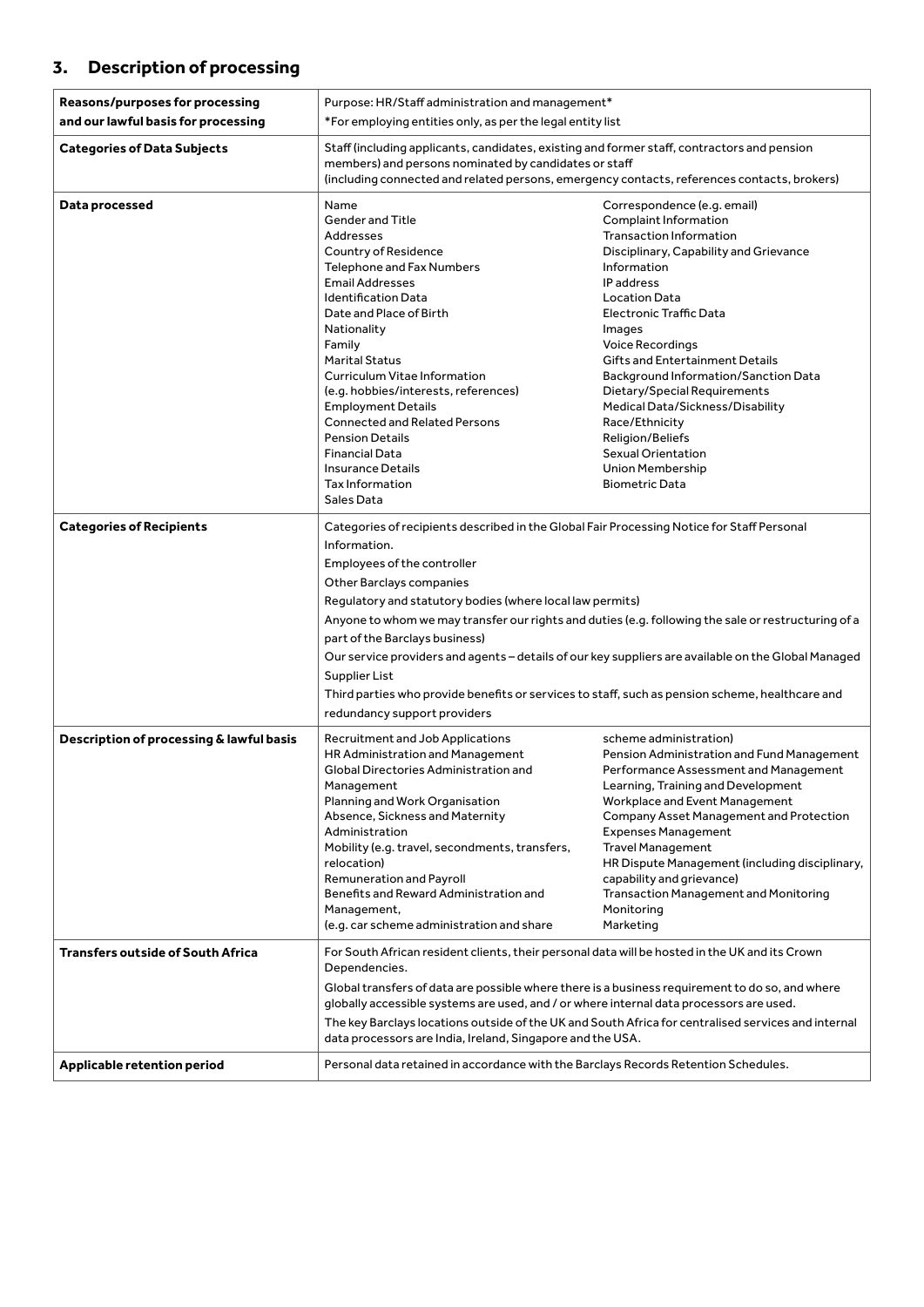| Reasons/purposes for processing<br>and our lawful basis for processing | Customer and client administration                                                                                                                                                                                                                                                                                                                                                                                                                                                                                                                                                                                                                                          |                                                                                                                                                                                                                                                                                                                                                                                                                                                                                           |
|------------------------------------------------------------------------|-----------------------------------------------------------------------------------------------------------------------------------------------------------------------------------------------------------------------------------------------------------------------------------------------------------------------------------------------------------------------------------------------------------------------------------------------------------------------------------------------------------------------------------------------------------------------------------------------------------------------------------------------------------------------------|-------------------------------------------------------------------------------------------------------------------------------------------------------------------------------------------------------------------------------------------------------------------------------------------------------------------------------------------------------------------------------------------------------------------------------------------------------------------------------------------|
| <b>Categories of Data Subjects</b>                                     | Prospective, existing and former customers including connected and related persons                                                                                                                                                                                                                                                                                                                                                                                                                                                                                                                                                                                          |                                                                                                                                                                                                                                                                                                                                                                                                                                                                                           |
| Data processed                                                         | Name<br><b>Gender and Title</b><br>Addresses<br>Country of Residence<br>Telephone and Fax Numbers<br><b>Email Addresses</b><br><b>Identification Data</b><br>Date and Place of Birth<br>Nationality<br>Family<br>Connected and Related Persons Customer<br><b>Account Information</b><br><b>Customer Business Information</b><br><b>Customer Employment Details</b><br><b>Transaction Information</b><br><b>Financial Data</b><br><b>Insurance Details</b><br><b>Tax Information</b><br>Date of Death                                                                                                                                                                       | Will Information<br>Fraud Indicator<br>Correspondence (e.g. email)<br>Complaint Information<br>IP address<br>Location Data<br>Images<br>Voice Recordings<br>Hobbies/Interests<br>Gifts and Entertainment Details<br>Background Information<br><b>Sanction Data</b><br><b>Marital Status</b><br>Race/Ethnicity*<br>Religion/Beliefs*<br>Dietary/Special Requirements*<br>Medical Data/Sickness/Disability*<br>* By exception and where a condition for<br>processing the data is satisfied |
| <b>Categories of Recipients</b>                                        | Employees of the controller<br>Other Barclays companies<br>Our service providers and agents - details of our key suppliers are available on the Global Managed<br>Supplier List<br>Our customers' professional and financial advisors and agents<br>Fraud prevention agencies and credit reference agencies<br>Acquirers or potential acquirers of the business or of customer accounts, in the event of the sale of<br>any part of the business or account<br>Other financial services providers (e.g. pensions or insurance providers), where Barclays is acting<br>as an introducer on behalf of the client<br>Regulatory and statutory bodies (where local law permits) |                                                                                                                                                                                                                                                                                                                                                                                                                                                                                           |
| Description of processing & lawful basis                               | Prospective and New Customer Management<br>Application Checks (KYC) including Anti Money<br>Laundering (AML) checks<br><b>Customer Administration and Management</b><br>(including relationship management)<br>Account Administration and Management<br>(including opening and servicing of bank<br>accounts, credit cards, checks, deposits,<br>loans, credits, debts, insurance, safe deposits,<br>mortgages, wealth, investments, hedge funds,                                                                                                                                                                                                                           | funds and any other products and/or services<br>provided to customers)<br>Transaction Processing, Monitoring,<br><b>Verification and Analysis</b><br>Credit Risk Review and Management<br>Debt Collection and Recoveries<br>Marketing and Prospecting<br>Development/Improvement of Products and<br>Services and Market Analysis<br>Legal and Dispute Management                                                                                                                          |
| <b>Transfers outside of South Africa</b>                               | For South African resident clients, their personal data will be hosted in the UK and its Crown<br>Dependencies.<br>Global transfers of data are possible where there is a business requirement to do so, and where<br>globally accessible systems are used, and / or where internal data processors are used.<br>The key Barclays locations outside of the UK and South Africa for centralised services and internal<br>data processors are India, Ireland, Singapore and the USA.                                                                                                                                                                                          |                                                                                                                                                                                                                                                                                                                                                                                                                                                                                           |
| Applicable retention period                                            | Personal data is retained in accordance with the Barclays Records Retention Schedules.                                                                                                                                                                                                                                                                                                                                                                                                                                                                                                                                                                                      |                                                                                                                                                                                                                                                                                                                                                                                                                                                                                           |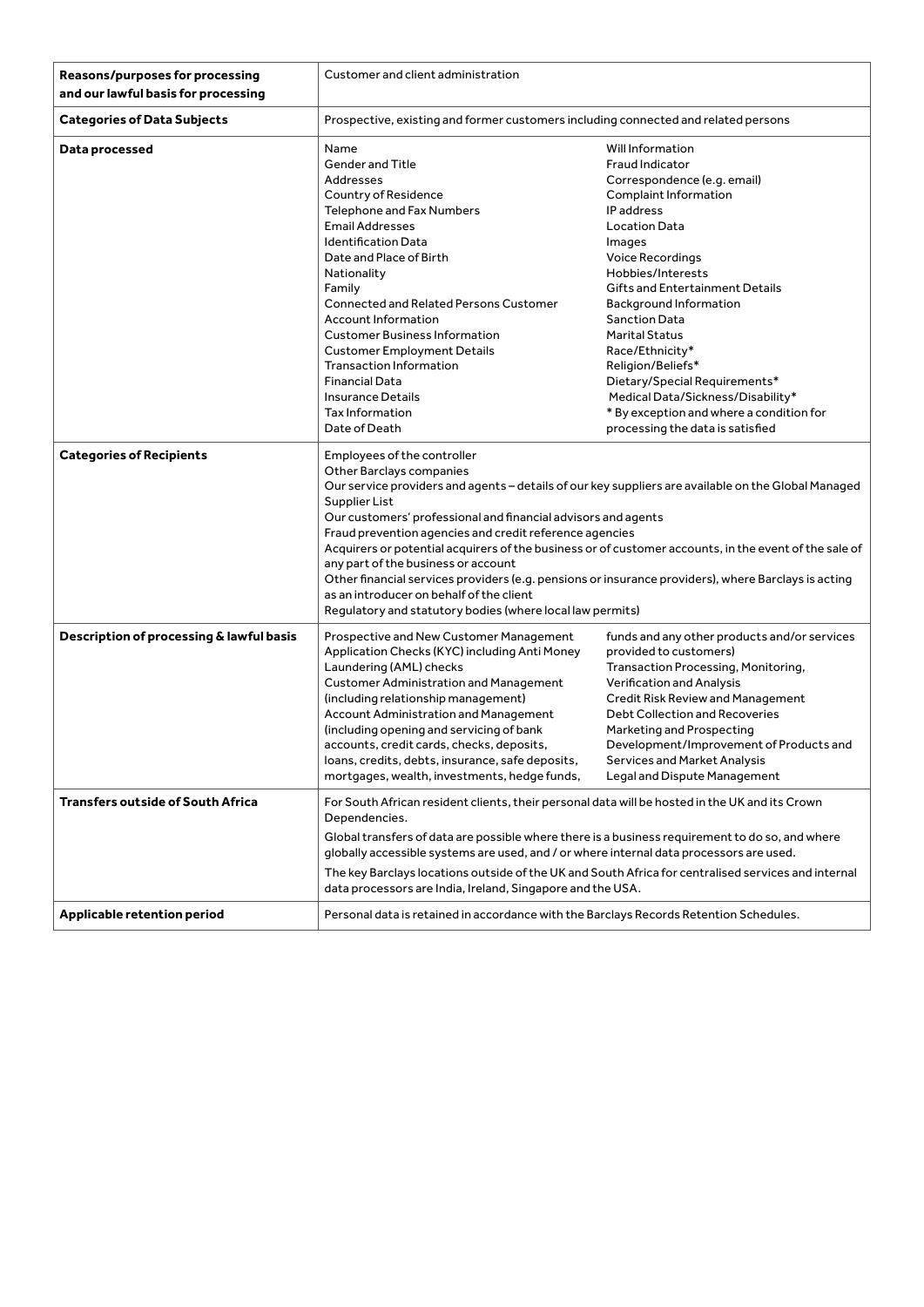| Reasons/purposes for processing<br>and our lawful basis for processing | Purpose: Access control & security management                                                                                                                                                                                                                                                                                                                                                                        |
|------------------------------------------------------------------------|----------------------------------------------------------------------------------------------------------------------------------------------------------------------------------------------------------------------------------------------------------------------------------------------------------------------------------------------------------------------------------------------------------------------|
| <b>Categories of Data Subjects</b>                                     | Employees, customers, or members of the public as visitors                                                                                                                                                                                                                                                                                                                                                           |
| Data processed                                                         | CCTV images<br>Staff ID numbers<br>Electronic Traffic Data<br>Voice Recordings                                                                                                                                                                                                                                                                                                                                       |
| <b>Categories of Recipients</b>                                        | Not generally disclosed outside Barclays Group except for law enforcement purposes                                                                                                                                                                                                                                                                                                                                   |
| Description of processing & lawful basis                               | CCTV & staff monitoring<br>Identification and Verification Screening<br>Insider Threat Monitoring<br>Data Security                                                                                                                                                                                                                                                                                                   |
| <b>Transfers outside of South Africa</b>                               | For South African resident clients, their personal data will be hosted in the UK and its Crown<br>Dependencies.<br>Global transfers of data are possible where there is a business requirement to do so, and where<br>globally accessible systems are used, and / or where internal data processors are used.<br>The key Barclays locations outside of the UK and South Africa for centralised services and internal |
|                                                                        | data processors are India, Ireland, Singapore and the USA.                                                                                                                                                                                                                                                                                                                                                           |
| Applicable retention period                                            | Personal data is retained in accordance with the Barclays Records Retention Schedules & statutory<br>requirements                                                                                                                                                                                                                                                                                                    |

| <b>Reasons/purposes for processing</b>   | Purpose: Providing financial and investments advice*                                                                                                                                                                                                                                                                                                                                                                                                                                                                                                                                                                                                                        |                                                                                                                                                                                                                                                                                                       |
|------------------------------------------|-----------------------------------------------------------------------------------------------------------------------------------------------------------------------------------------------------------------------------------------------------------------------------------------------------------------------------------------------------------------------------------------------------------------------------------------------------------------------------------------------------------------------------------------------------------------------------------------------------------------------------------------------------------------------------|-------------------------------------------------------------------------------------------------------------------------------------------------------------------------------------------------------------------------------------------------------------------------------------------------------|
| and our lawful basis for processing      | *(for Private Bank only)                                                                                                                                                                                                                                                                                                                                                                                                                                                                                                                                                                                                                                                    |                                                                                                                                                                                                                                                                                                       |
| <b>Categories of Data Subjects</b>       | Prospective, existing and former customers including connected and related persons                                                                                                                                                                                                                                                                                                                                                                                                                                                                                                                                                                                          |                                                                                                                                                                                                                                                                                                       |
| Data processed                           | Name<br><b>Gender and Title</b><br>Addresses                                                                                                                                                                                                                                                                                                                                                                                                                                                                                                                                                                                                                                | Will Information<br>Fraud Indicator<br>Correspondence (e.g. email)                                                                                                                                                                                                                                    |
|                                          | Country of Residence<br><b>Telephone and Fax Numbers</b><br><b>Email Addresses</b><br><b>Identification Data</b><br>Date and Place of Birth<br>Nationality<br>Family<br>Connected and Related Persons Customer<br><b>Account Information</b><br><b>Customer Business Information</b><br><b>Customer Employment Details</b><br><b>Transaction Information</b><br><b>Financial Data</b>                                                                                                                                                                                                                                                                                       | Complaint Information<br>IP address<br><b>Location Data</b><br>Images<br>Voice Recordings<br>Hobbies/Interests<br>Gifts and Entertainment Details<br>Background Information<br><b>Sanction Data</b><br><b>Marital Status</b><br>Race/Ethnicity*<br>Religion/Beliefs*<br>Dietary/Special Requirements* |
|                                          | <b>Insurance Details</b><br>Tax Information<br>Date of Death                                                                                                                                                                                                                                                                                                                                                                                                                                                                                                                                                                                                                | Medical Data/Sickness/Disability*<br>*By exception and where a condition for<br>processing the data is satisfied                                                                                                                                                                                      |
| <b>Categories of Recipients</b>          | Employees of the controller<br>Other Barclays companies<br>Our service providers and agents - details of our key suppliers are available on the Global Managed<br>Supplier List<br>Our customers' professional and financial advisors and agents<br>Fraud prevention agencies and credit reference agencies<br>Acquirers or potential acquirers of the business or of customer accounts, in the event of the sale of<br>any part of the business or account<br>Other financial services providers (e.g. pensions or insurance providers), where Barclays is acting<br>as an introducer on behalf of the client<br>Regulatory and statutory bodies (where local law permits) |                                                                                                                                                                                                                                                                                                       |
| Description of processing & lawful basis | Wealth and investment management and advice                                                                                                                                                                                                                                                                                                                                                                                                                                                                                                                                                                                                                                 |                                                                                                                                                                                                                                                                                                       |
| <b>Transfers outside of South Africa</b> | For South African resident clients, their personal data will be hosted in the UK and its Crown<br>Dependencies.<br>Global transfers of data are possible where there is a business requirement to do so, and where<br>globally accessible systems are used, and / or where internal data processors are used.<br>The key Barclays locations outside of the UK and South Africa for centralised services and internal<br>data processors are India, Ireland, Singapore and the USA.                                                                                                                                                                                          |                                                                                                                                                                                                                                                                                                       |
| Applicable retention period              | Personal data retained in accordance with the Barclays Records Retention Schedules.                                                                                                                                                                                                                                                                                                                                                                                                                                                                                                                                                                                         |                                                                                                                                                                                                                                                                                                       |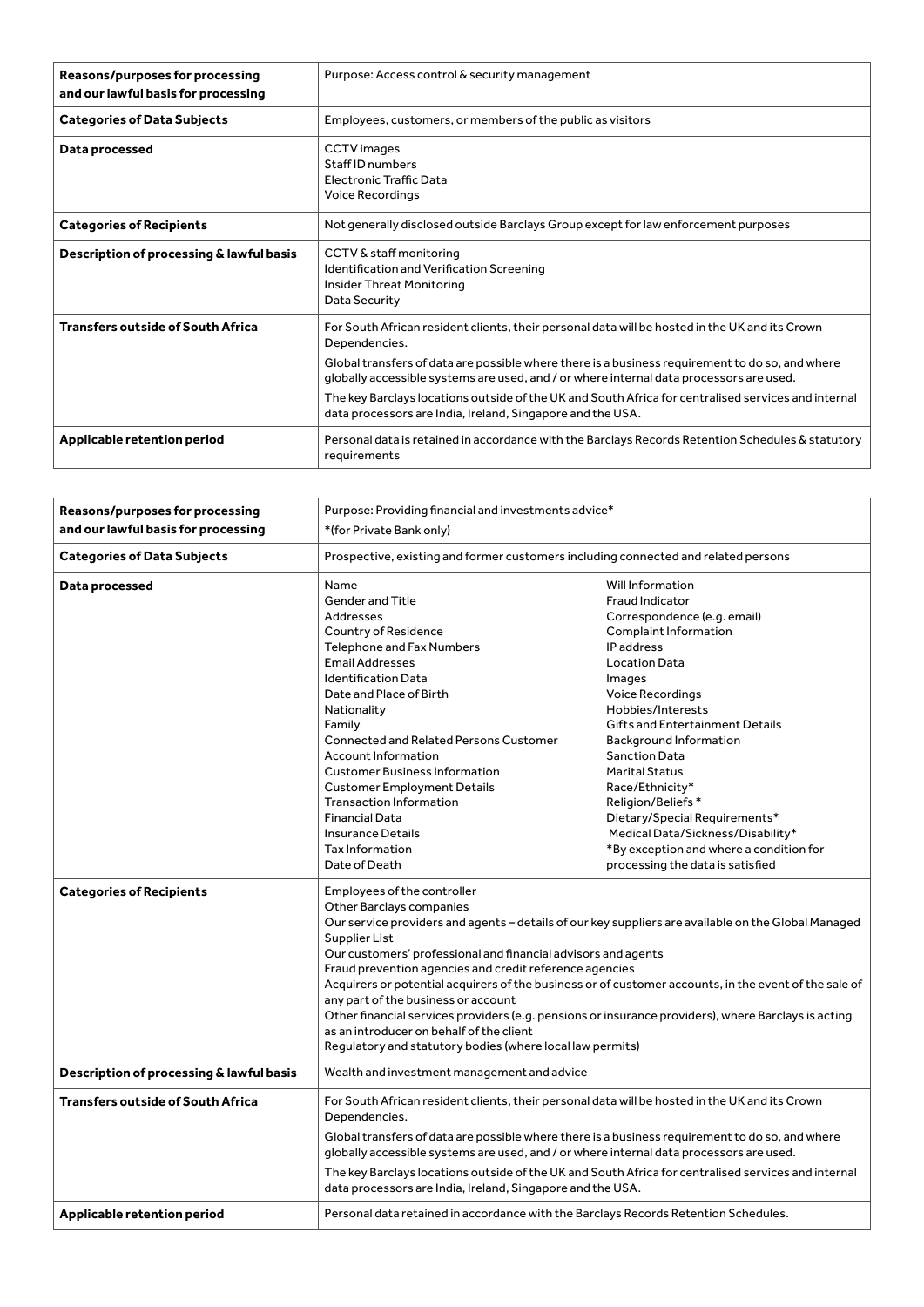| Reasons/purposes for processing<br>and our lawful basis for processing | Purpose: Purchaser and supplier administration                                                                                                                                                                     |
|------------------------------------------------------------------------|--------------------------------------------------------------------------------------------------------------------------------------------------------------------------------------------------------------------|
| <b>Categories of Data Subjects</b>                                     | Individual customers and clients                                                                                                                                                                                   |
|                                                                        | Supplier relationship managers and business contacts                                                                                                                                                               |
| Data processed                                                         | Job title and business contact details<br>Financial account information                                                                                                                                            |
| <b>Categories of Recipients</b>                                        | Other companies in the same group<br>Services providers and agents processing on our behalf                                                                                                                        |
| Description of processing & lawful basis                               | Supplier Management<br><b>Stock Management</b><br>Development/Improvement of Products and Services<br><b>Market Analysis</b><br>Billing, accounts and financial records                                            |
| <b>Transfers outside of South Africa</b>                               | For South African resident clients, their personal data will be hosted in the UK and its Crown<br>Dependencies.<br>Global transfers of data are possible where there is a business requirement to do so, and where |
|                                                                        | globally accessible systems are used, and / or where internal data processors are used.                                                                                                                            |
|                                                                        | The key Barclays locations outside of the UK and South Africa for centralised services and internal<br>data processors are India, Ireland, Singapore and the USA.                                                  |
| Applicable retention period                                            | Generally retained for the life of the customer relationship per product + 6 years.<br>There will be some exceptions, e.g. transactional data will be held for 6 years after<br>the completion of the transaction  |

| Reasons/purposes for processing<br>and our lawful basis for processing | Purpose: Advertising, marketing and public relations                                                                                                                                                                                                                                                                                                                                                                                                                               |
|------------------------------------------------------------------------|------------------------------------------------------------------------------------------------------------------------------------------------------------------------------------------------------------------------------------------------------------------------------------------------------------------------------------------------------------------------------------------------------------------------------------------------------------------------------------|
| <b>Categories of Data Subjects</b>                                     | Prospective, existing and former customers including connected and related persons                                                                                                                                                                                                                                                                                                                                                                                                 |
| Data processed                                                         | Title, gender and name<br>Home address and contact information<br>Financial account information<br>Job title and professional contact information<br>Dietary and accessibility requirements (if applicable and required for events management)                                                                                                                                                                                                                                     |
| <b>Categories of Recipients</b>                                        | Employees of the controller<br>Other Barclays companies<br>Our service providers and agents - details of our key suppliers are available on the Global Managed<br>Supplier List<br>Events management companies (where necessary for an event e.g. attendee/delegate list)                                                                                                                                                                                                          |
| Description of processing & lawful basis                               | Marketing and Prospecting<br>Complaint/Query Management<br>Event and sponsorship management<br>Data aggregation & customer profiling                                                                                                                                                                                                                                                                                                                                               |
| <b>Transfers outside of South Africa</b>                               | For South African resident clients, their personal data will be hosted in the UK and its Crown<br>Dependencies.<br>Global transfers of data are possible where there is a business requirement to do so, and where<br>globally accessible systems are used, and / or where internal data processors are used.<br>The key Barclays locations outside of the UK and South Africa for centralised services and internal<br>data processors are India, Ireland, Singapore and the USA. |
| Applicable retention period                                            | Personal data retained in accordance with the Barclays Records Retention Schedules.                                                                                                                                                                                                                                                                                                                                                                                                |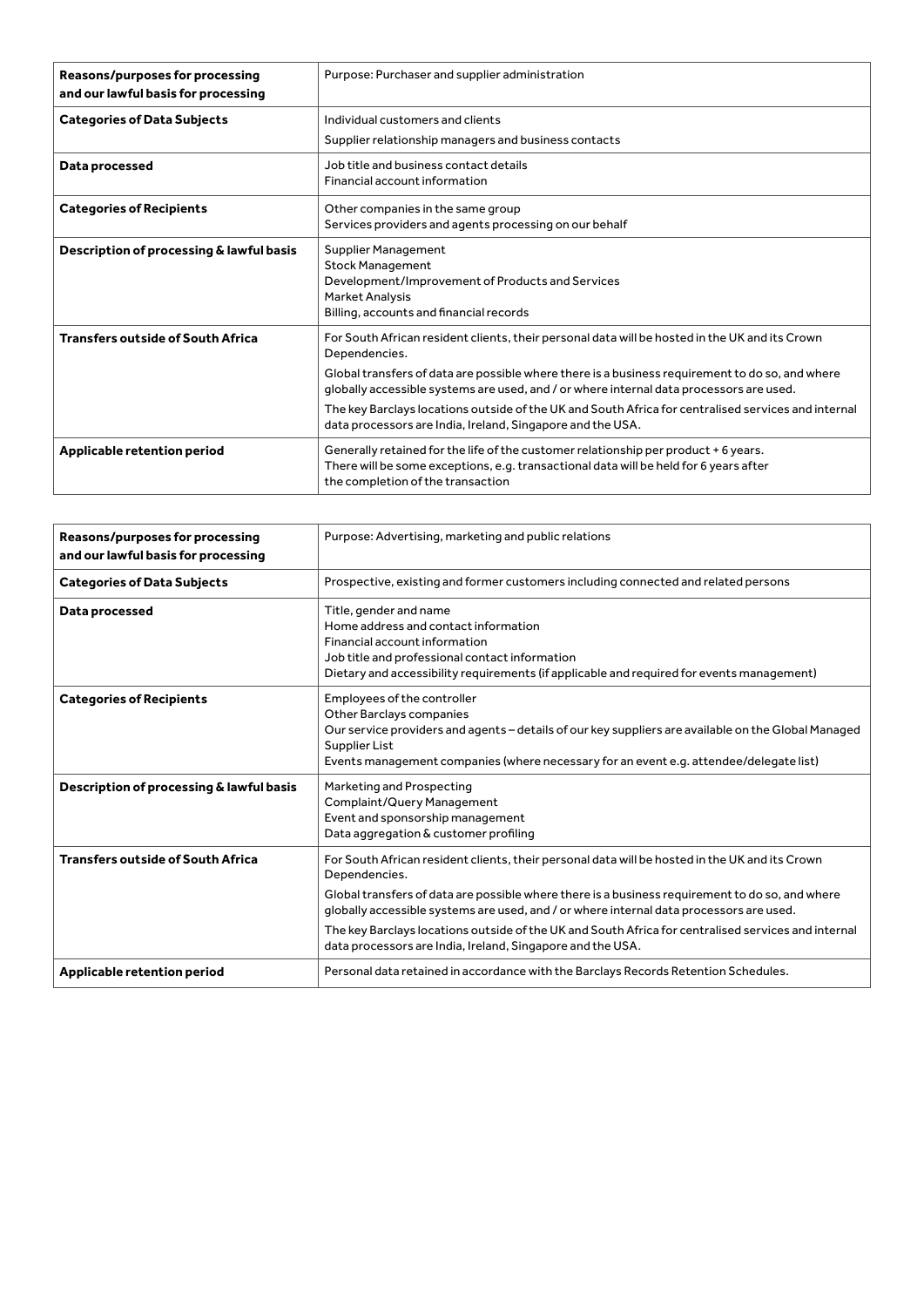| Reasons/purposes for processing<br>and our lawful basis for processing | Purpose: Management information and reporting                                                                                                                                                                                                                |
|------------------------------------------------------------------------|--------------------------------------------------------------------------------------------------------------------------------------------------------------------------------------------------------------------------------------------------------------|
| <b>Categories of Data Subjects</b>                                     | Management Information and Reporting may be produced about any category of data subject<br>described in this Record of Processing.<br>Individual data subjects are unlikely to be identified within final reports, though it remains possible.               |
| Data processed                                                         | Management Information and Reporting may be produced using any categories of data processed<br>that is described within this Record of Processing.                                                                                                           |
| <b>Categories of Recipients</b>                                        | Employees of the controller<br>Other Barclays companies<br>Our service providers and agents - details of our key suppliers are available on the Global Managed<br>Supplier List<br>Regulatory and statutory bodies (where local law permits)                 |
| Description of processing & lawful basis                               | <b>Statistical Reports and Analytics</b><br>Quality Control and Process Monitoring<br>Project Management<br><b>Facilities Management</b>                                                                                                                     |
| <b>Transfers outside of South Africa</b>                               | For South African resident clients, their personal data will be hosted in the UK and its Crown<br>Dependencies.<br>Global transfers of data are possible where there is a business requirement to do so, and where                                           |
|                                                                        | globally accessible systems are used, and / or where internal data processors are used.<br>The key Barclays locations outside of the UK and South Africa for centralised services and internal<br>data processors are India, Ireland, Singapore and the USA. |
| Applicable retention period                                            | Personal data retained in accordance with the Barclays Records Retention Schedules.                                                                                                                                                                          |

| <b>Reasons/purposes for processing</b><br>and our lawful basis for processing | Purpose: Legal & regulatory compliance                                                                                                                                                                                                                                                                                                                                                                                                                                             |
|-------------------------------------------------------------------------------|------------------------------------------------------------------------------------------------------------------------------------------------------------------------------------------------------------------------------------------------------------------------------------------------------------------------------------------------------------------------------------------------------------------------------------------------------------------------------------|
| <b>Categories of Data Subjects</b>                                            | Permanent and temporary employees<br>Professional advisers and consultants<br>Individual customers and clients                                                                                                                                                                                                                                                                                                                                                                     |
| Data processed                                                                | Name and contact information<br>Employee relatives / friends<br>Policy breach information<br>Criminal records                                                                                                                                                                                                                                                                                                                                                                      |
| <b>Categories of Recipients</b>                                               | Other companies within the Barclays Group<br>Not generally disclosed outside Barclays Group<br>Disclosed to competent authorities to meet requlatory requirements.                                                                                                                                                                                                                                                                                                                 |
| Description of processing & lawful basis                                      | <b>Financial Crime</b><br>Conflict of Interests Monitoring<br>Whistleblowing<br>Audit, Monitoring, Assurance Checks and Testing<br><b>Employment details</b><br>Licencing/registration details<br>Complaint information<br>Gifts and Entertainment Details                                                                                                                                                                                                                         |
| <b>Transfers outside of South Africa</b>                                      | For South African resident clients, their personal data will be hosted in the UK and its Crown<br>Dependencies.<br>Global transfers of data are possible where there is a business requirement to do so, and where<br>globally accessible systems are used, and / or where internal data processors are used.<br>The key Barclays locations outside of the UK and South Africa for centralised services and internal<br>data processors are India, Ireland, Singapore and the USA. |
| Applicable retention period                                                   | Personal data is retained in accordance with the Barclays Records Retention Schedules<br>& statutory requirements                                                                                                                                                                                                                                                                                                                                                                  |